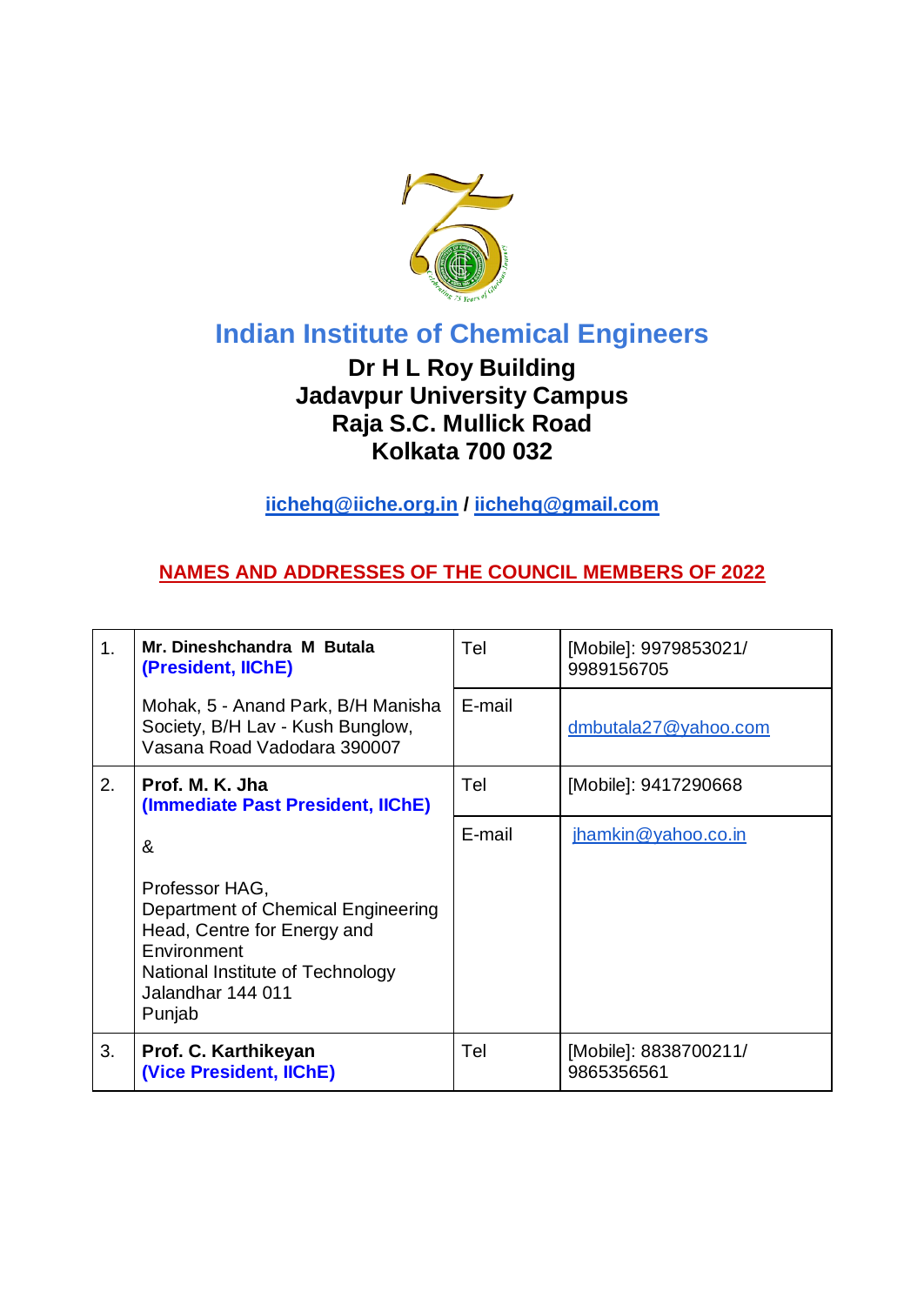|    | &<br>Professor<br>Dept. of Chemical Engineering<br>Annamalai University<br>Annamalainagar 608 002                                                                           | E-mail | drcktech@rediffmail.com                   |
|----|-----------------------------------------------------------------------------------------------------------------------------------------------------------------------------|--------|-------------------------------------------|
| 4. | Prof. M. Venkateswara Rao<br>(Vice President, IIChE)                                                                                                                        | Tel    | [Mobile]: 9440010190                      |
|    | &                                                                                                                                                                           | E-mail | mvrao79@rvrjc.ac.in;<br>mvrao79@gmail.com |
|    | Professor, Dept. of Chemical<br>Engineering<br>RVR & JC College of Engineering (A)<br>Chowdavaram<br>Guntur 522 019 A.P.                                                    |        |                                           |
| 5. | Dr. Avijit Ghosh<br>(Honorary Secretary, IIChE)                                                                                                                             | Tel    | [Mobile]: 9433139742/<br>9830752111       |
|    | &                                                                                                                                                                           | E-mail | avijitghosh.che@gmail.com                 |
|    | <b>Assistant Professor</b><br>Department of Chemical Engineering<br>(Room No. CB 209)<br>Heritage Institute of Technology<br>Anandapur, Madurdaha<br><b>Kolkata 700 107</b> |        |                                           |
| 6. | <b>Mr. Shashikant Pokale</b><br>(Honorary Jt Secretary, IIChE)                                                                                                              | Tel    | [Mobile]: 9737344456                      |
|    | 104, Ekta Tower, Asopalav Complex<br>Vapi, Gujarat -396 191                                                                                                                 | E-mail | sspokale@yahoo.co.in                      |
| 7. | Prof. Bishnupada Mandal<br>(Honorary Treasurer, IIChE)                                                                                                                      | Tel    | [Mobile]: 9957181980                      |
|    | &                                                                                                                                                                           | E-mail | bpmandal@iitg.ac.in                       |
|    | Professor<br>Department of Chemical Engineering,<br>IIT Guwahati, Guwahati, Assam -<br>781039, India                                                                        |        |                                           |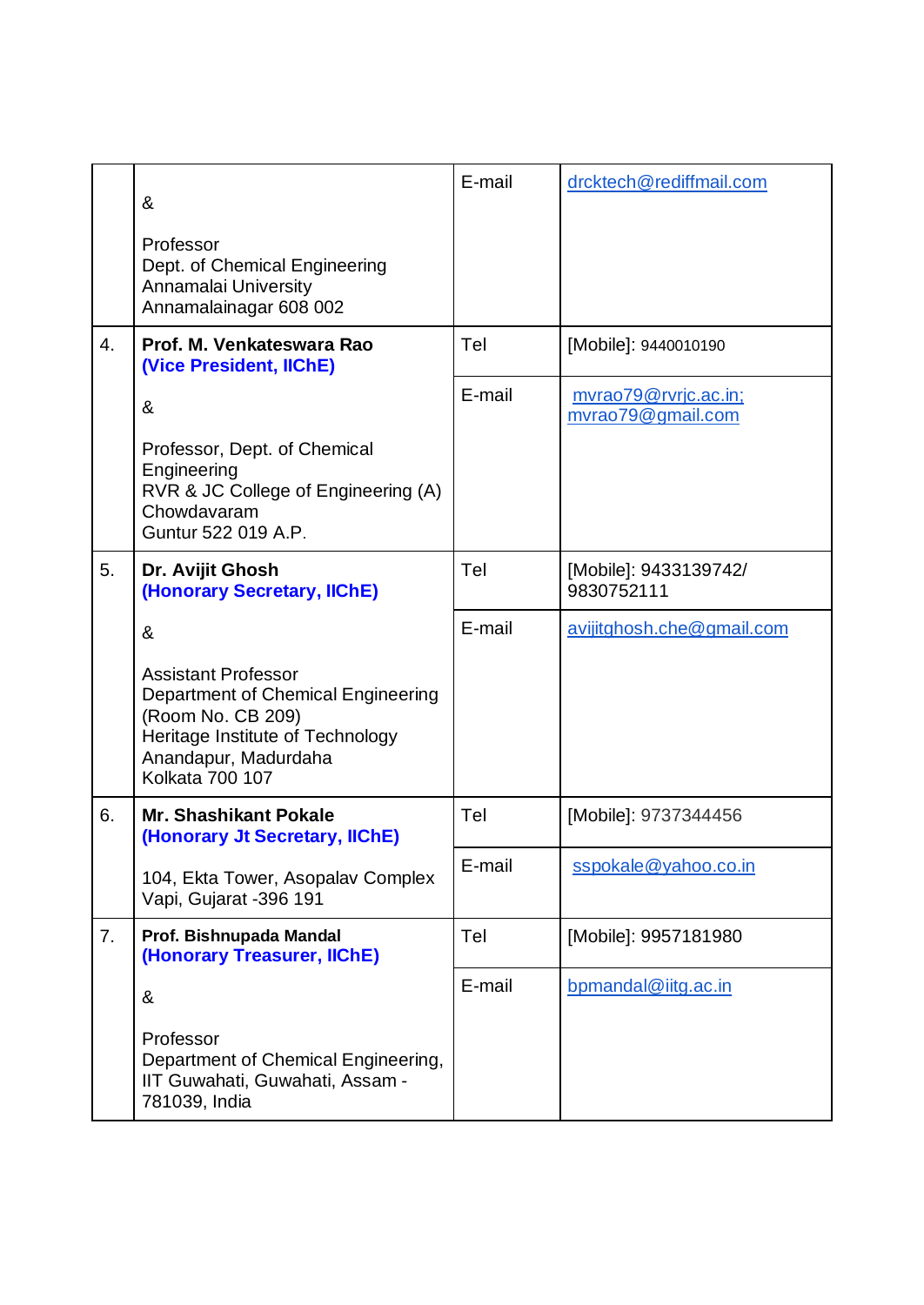| 8.  | Mr. Praveen Saxena<br>(Honorary Registrar, IIChE)                                                                                                                                   | Tel    | [Mobile]: 9869606386/<br>2227821417                  |
|-----|-------------------------------------------------------------------------------------------------------------------------------------------------------------------------------------|--------|------------------------------------------------------|
|     | &<br><b>Director</b><br><b>Blast Carboblocks Pvt Ltd</b><br>505, Persipolis, Sector-17<br>Vashi, Navi Mumbai 400 705                                                                | E-mail | praveensaxena1951@gmail.co<br>m; info@blastcarbo.com |
| 9.  | Dr. Madhu Agarwal<br>(Honorary Controller of<br><b>Examinations, IIChE)</b>                                                                                                         | Tel    | [Mobile]: 9413349429                                 |
|     |                                                                                                                                                                                     | E-mail | madhunaresh@gmail.com                                |
|     | &                                                                                                                                                                                   |        |                                                      |
|     | Associate Professor<br>Department of Chemical Engineering<br>Malaviya National Institute of<br>Technology (MNIT)<br>Jaipur 302 017                                                  |        |                                                      |
| 10. | Prof. Suddhasatwa Basu<br><b>(Ex-Officio Member &amp; Honorary</b><br><b>Editor, IIChE)</b><br>&                                                                                    | Tel    | [Mobile]: 7838134181                                 |
|     |                                                                                                                                                                                     | E-mail | sbasu.chemical@yahoo.co.in<br>drsbasu@gmail.com      |
|     | Director, CSIR-Institute of Minerals &<br><b>Materials Technology</b><br><b>Council of Scientific &amp; Industrial</b><br>Research, Acharya Vihar,<br>Bhubaneswar 751 013<br>Odisha |        |                                                      |
| 11. | Prof. Asit Kumar Saha                                                                                                                                                               | Tel    | [Mobile]: 7001999177                                 |
|     | Principal, Haldia Institute of<br>Technology, City Centre, Haldia,<br>Midnapore 721 657                                                                                             | E-mail | asit k saha@yahoo.com                                |
| 12. | Mr. Sushanta Kumar Roy                                                                                                                                                              | Tel    | [Mobile]: 9831038093                                 |
|     | HARI OM APT. Flat - 2A, 2nd Floor,<br>1928/1 Rajdanga Main Road, Kolkata<br>700107 (PS:KASBA)                                                                                       | E-mail | roy.sushantak@gmail.com                              |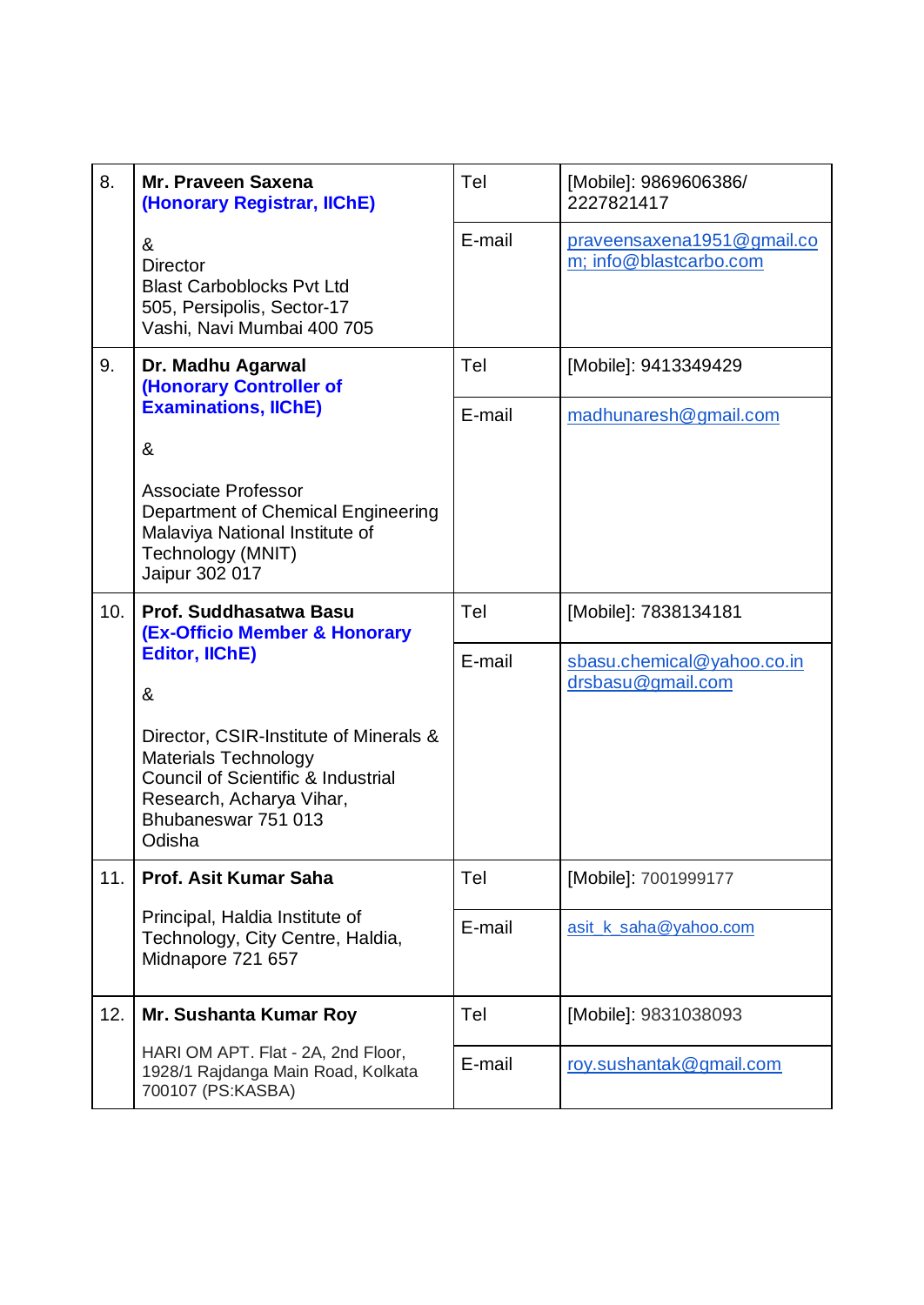| 13. | Dr. S. K. Gupta                                                                                                                                    | Tel    | [Mobile]: 9415042325               |
|-----|----------------------------------------------------------------------------------------------------------------------------------------------------|--------|------------------------------------|
|     | Ex. Head, Department of Chemical<br>Engineering, HBTU, Kanpur                                                                                      | E-mail | skjee@yahoo.com                    |
| 14. | Prof. G. M. J. Raju                                                                                                                                | Tel    | [Mobile]: 9866017067               |
|     | Department of Chemical Engineering,<br>A.U. College of Engineering (A),<br>Andhra University, Visakhapatnam -<br>530 003,<br>Andhra Pradesh        | E-mail | gmjraju@gmail.com                  |
| 15. | Prof. Alpana Mahapatra                                                                                                                             | Tel    | [Mobile]: 9920832421               |
|     | A/703, Dhananjay Apartment<br>Off Veera Desai Road<br>Andheri (West)<br>Mumbai - 400053                                                            | E-mail | alpana1mahapatra@gmail.com         |
| 16. | Prof. K. S. Rajanandam                                                                                                                             | Tel    | [Mobile]: 9845533308               |
|     | # 676/12, 14th B Main Road,<br>Gokul I Stage, I Phase,<br>MSRIT Post, Bangalore 560 054                                                            | E-mail | ksrajanandam@gmail.com             |
| 17. | Prof. R. Saravanan                                                                                                                                 | Tel    | [Mobile] 9443414104                |
|     | Department of Chemical Engineering<br>Annamalai University<br>Annamalai Nagar 608 002                                                              | E-mail | tsrsaravanan@yahoo.co.in           |
| 18. | Dr. M. P. Jain<br>B-22/6, Kendriya Vihar Sector - 11,<br>Kharghar<br>Mumbai 410210                                                                 | Tel    | [Mobile]:<br>9867262250/2227743964 |
|     |                                                                                                                                                    | E-mail | mpjain20000@yhaoo.com              |
| 19. | Dr. G. S. V. Ratnam                                                                                                                                | Tel    | [Mobile]: 9444464670               |
|     | <b>Senior Principal Scientist</b><br><b>Chemical Engineering Department</b><br><b>Central Leather Research Institute</b><br>(CLRI) Chennai 600 020 | E-mail | gsvratnam@gmail.com                |